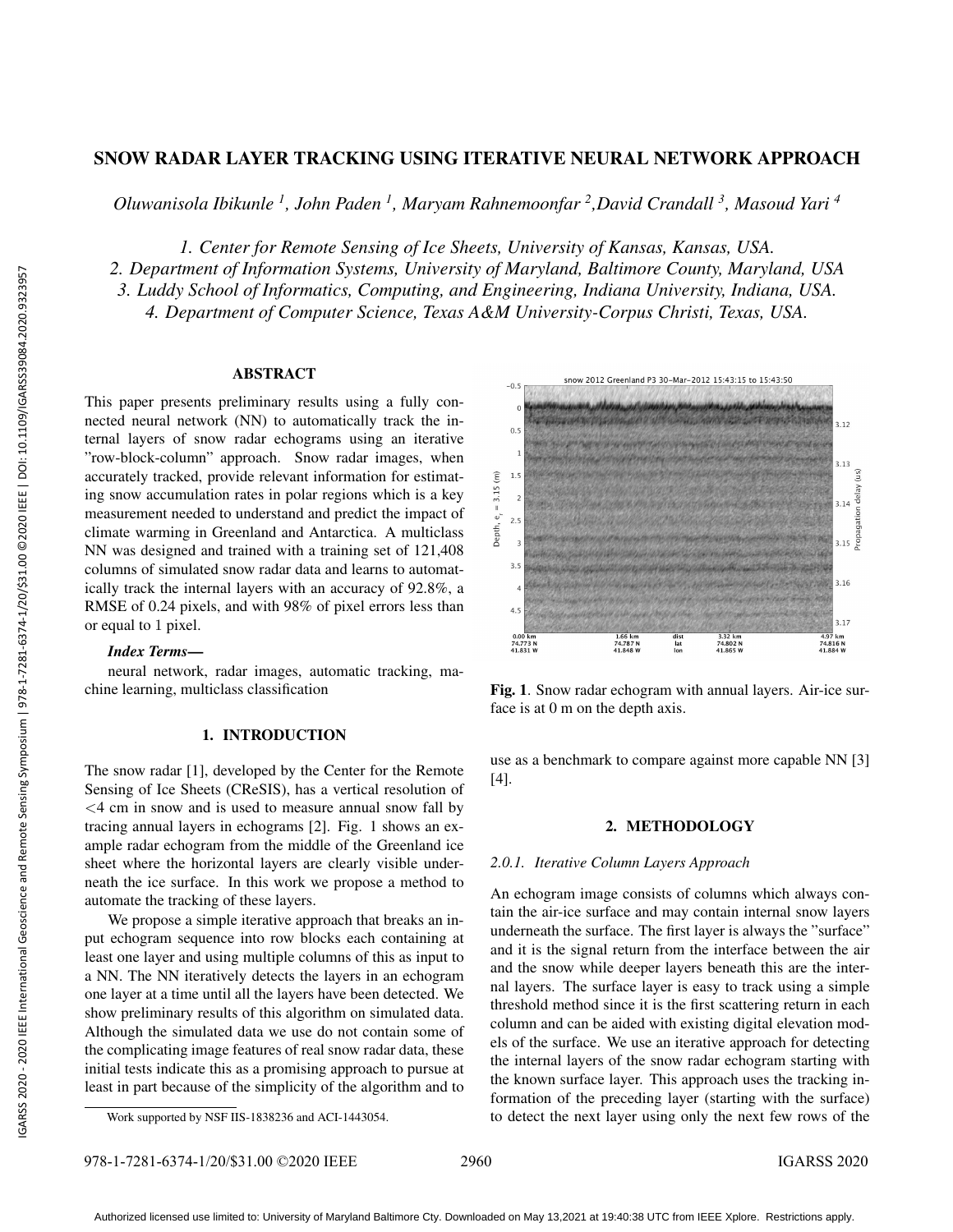echogram.

Given an echogram image (Fig. 2) and the surface information, the second or next layer can be extracted by grabbing the pixels in the rows directly beneath the surface. We term these extracted pixels as a *row block* since it is roughly parallel with the rows. It is not perfectly parallel, since it follows the layer above that defines it. The third or subsequent layer is in the next few rows after the second layer and can be extracted by grabbing the pixels in the rows beneath the second layer. We pose the tracking problem as an iterative detection problem which is solved one layer at a time using "row blocks". An example of forming the first two row blocks of an image is shown in Fig. 2. The number of rows in each row block  $(N_{rb})$  is chosen to be large enough so that the next layer occurs within the row block otherwise the algorithm will not be able to track the next layer. It may be that part of an even deeper layer (e.g. the next layer after the next layer) could be included in the row block and the NN will need to learn how to ignore these deeper layers and only track the next layer.  $N_{rb}$  was manually chosen by us based on the typical layer spacing. The example in Fig. 2 only shows row blocks with a single layer in each row block; if the number of rows in each row block had been increased, then part of layer 2 would have shown up in row block 1. The reason for restricting the number of rows in each row block (e.g. to  $N_{rb} = 5$  rows in Fig. 2) is to reduce the size of the NN and therefore the learning time of the NN. However, this must be balanced with the need for  $N_{rb}$  to be large enough to always ensure that the next layer will be completely contained in the row block.



Fig. 2. Echogram matrix divided into row blocks

Using the information of the first layer traced out, the next row block is deduced. This is then used to trace out the next layer and this continues until the algorithm no longer finds a layer in the echogram. To trace out a layer from a selected row block, we further break the row block into columns and solve for the layer in each column independently of the solution for all the other columns. Each individual column solution is trained to depend on a fixed number of neighboring columns.



Fig. 3. Each row block is processed so that the solution of each column is determined independently of the solution to any of the other columns

#### 2.1. Neural Network

To identify the location of a layer in each column, we designed a multiclass classification NN where the classes are the rows of the selected column and only one row of the selected column is allowed to contain the layer. This is a reasonable assumption for snow accumulation layers since they never fold in on themselves. For each column, we train the NN to output the most probable row containing the layer. We also include a *no-layer* class so that the NN can learn to recognize when there is no layer.

For training, the ground truth and number of layers in each echogram were provided and the network was trained to identify the last or deepest layer of an echogram by classifying the last row block after all the layers have been traced as belonging to the *no-layer* class. However, during testing, only the surface information is provided. Using the surface information, the first layer of each echogram is traced and this result is used to form the row block of the next/second layer and this process continues until no further layers are found by the NN. Errors in one layer may therefore cause deeper layers to not track as well because the row block will have errors in it.

To handle the termination condition, the number of columns in the current row block predicted by the NN as *no-layer* is checked against a threshold such that if the number of columns classified as *no-layer* exceeds this threshold, it is assumed that all the layers have been traced; consequently, the search for layers in the current echogram is then halted. In the instance where there are *no-layer* columns but less than this threshold, the iteration process for the next row block is no longer well defined since it is not clear which pixels are needed to form the columns of the next row segment. Linear interpolation was used to fill in columns which have missing layers for generating the next row block and the iterative search for layers continues until the threshold is exceeded. If extrapolation was required (e.g. if an edge column had a missing layer), then nearest neighbor extrapolation was used rather than linear interpolation.

#### 2.2. Neural Network Input

To solve for each column, the input to the multiclass NN is the column and the neighboring  $N_{\text{cols}}$  columns to the left and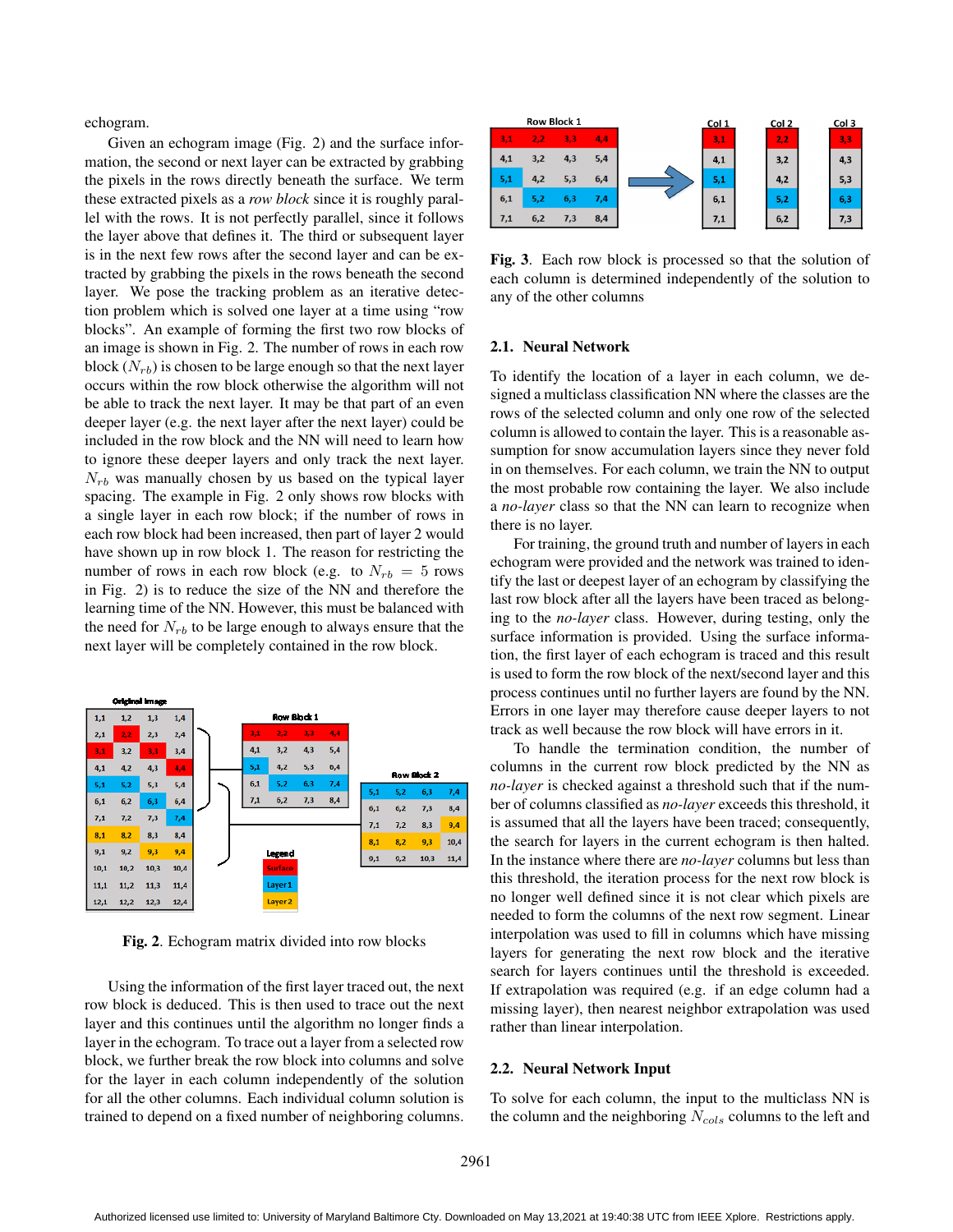

Fig. 4. NN input for columns 2 and 3 of row block 1 using neighboring columns (1-3) and columns (2-4) as inputs respectively.

right. Fig. 4 illustrates this with  $N_{\text{cols}} = 1$  column to the left and right but for our experiment,  $N_{cols} = 7$ .

For columns near the edge, we mirrored neighboring available columns (see Fig. 5) to form the complete set of columns which are used as the input to the NN.



Fig. 5. Columns at the edge (Col 1 and 4) mirror their neighbors (Col 2 and Col 3 respectively) to form the NN input.

### 2.3. Architecture of the Neural Network

A fully connected NN with three layers: one input, single hidden layer and an output layer was designed.

As described, the input, x, consists of  $N_{rb} \times N_{cols}$ pixels. The training set,  $X_m = (x_1, x_2, \ldots, x_M)$ , consists of the inputs for  $\overline{M}$  columns. The associated outputs,  $Y_m = (y_1, y_2, \ldots, y_M)$ , are the known ground truth labels of the row containing the layer for each input column of the training set. Each output represents a multiclass where  $y_m \in \{no\text{-}layer, 1, ..., N_{rb}\}.$ 

We define  $j = (j_1, j_2, \ldots, j_L)$  as the  $L = 3$  layers of the network from input layer  $j_1$  to output layer  $j_L$ . Each layer contains nodes  $i = (i_1, i_2, \dots, i_N)$  and the network learns the optimum weights  $\Theta^{(j)}$  that maps from layer j to layer  $j + 1$ .

The sigmoid activation function, given by

$$
g(z) = 1/(1 + exp^{-z}),
$$
 (1)

is used in layer 2 to compute the activation of the units  $i$  in layer j as

$$
a_i^{(j)} = g(\Theta_{i0}^{(j-1)}x_0 + \Theta_{i1}^{(j-1)}x_2 + \dots + \Theta_{iN}^{(j-1)}x_N).
$$
 (2)

The output layer activation is similarly computed as

$$
h_{\theta}^{(n)}(x_m) = a_i^{(L)} = P(y=n|x;\theta) = g(\Theta_{i0}^{(L-1)}x_0 + \dots + \Theta_{iN}^{(L-1)}x_N). \tag{3}
$$

The network prediction for each column is  $softmax_i(h_\theta^{(i)}$  $\overset{\leftarrow}{\theta}^{(\iota)}(x)).$ 

### 2.4. Regularized Cost Function and Backpropagation

A regularized logistic regression cost function is computed  $\frac{5.2}{6.2}$   $\frac{6.3}{7.3}$   $\frac{7.4}{8.4}$  for the entire training set as

$$
J(\theta) = (1/M) \sum_{m=1}^{M} \sum_{k=1}^{N_{rb}} \left[ -y_{mk}^{(i)} \log \left( h_{\theta}^{(k)} \left( x_{m}^{(i)} \right) \right) - (1 - y_{mk}^{(i)}) \log \left( 1 - h_{\theta}^{(k)} \left( x_{m}^{(i)} \right) \right) \right] + \lambda/2M \left[ \sum_{i=1}^{N} \sum_{m=1}^{M} \left( \Theta_{i,m}^{(L-1)} \right)^{2} + \sum_{i=1}^{N} \sum_{k=1}^{N_{rb}} \left( \Theta_{i,k}^{(L)} \right)^{2} \right].
$$
\n(4)

where  $M =$  number of training examples,  $N_{rb} =$  number of rows in each row block which is equal to the number of neurons in the output layer,  $N =$  number of nodes in a layer, and  $L =$  number of layers in the NN. Backpropagation is used in the optimization and a regularization term controlled by  $\lambda$ in (4). The optimization is done using the fmincg conjugate gradient descent algorithm from Matlab. The optimization goal is to find the weights which minimize the overall cost function.

#### 3. EXPERIMENTAL RESULTS

The training set contains 800 simulated snow radar echograms which corresponds to 121,408 columns from all the row blocks. The NN was trained on a 128 GB, 3.3 GHz, 8-core Red Hat Enterprise Linux server using Matlab. The simulated 1000 by 256 echogram matrices were decimated to 125 by 64 to reduce the number of inputs and outputs of the NN to keep the training tractable.

For testing, 200 simulated echograms with known surface were created. Using the surface information, the first layer of each echogram was traced and this was used to form the row block for the next/second layer and this process continued until the termination condition was met.

The following a priori information and hyper-parameters were used: the number of rows in a row block  $N_{rb} = 16, 15$ neighboring columns ( $N_{cols} = 7$  to the left and right) for each column of the row block, number of NN layers  $L = 3$ , number of nodes in hidden layer  $N = 50$ , *no-layer* termination threshold  $\gamma = 0.5$ , and a regularization term  $\lambda = 50$ .

An example input image is shown in Fig. 6 along with ground truth labels. The NN layer tracks for this image are shown in Fig. 7. Overall, an accuracy of 92.8 % was achieved with an RMSE of 0.24 pixels. Only about 2% of the pixel errors were greater than 1 pixel. Accuracy here is defined as the percent of the NN predictions that exactly match the ground truth. In other words, the percentage of columns in the test data that the NN predicted the correct row/*no-layer* state. Several output situations may occur that might affect